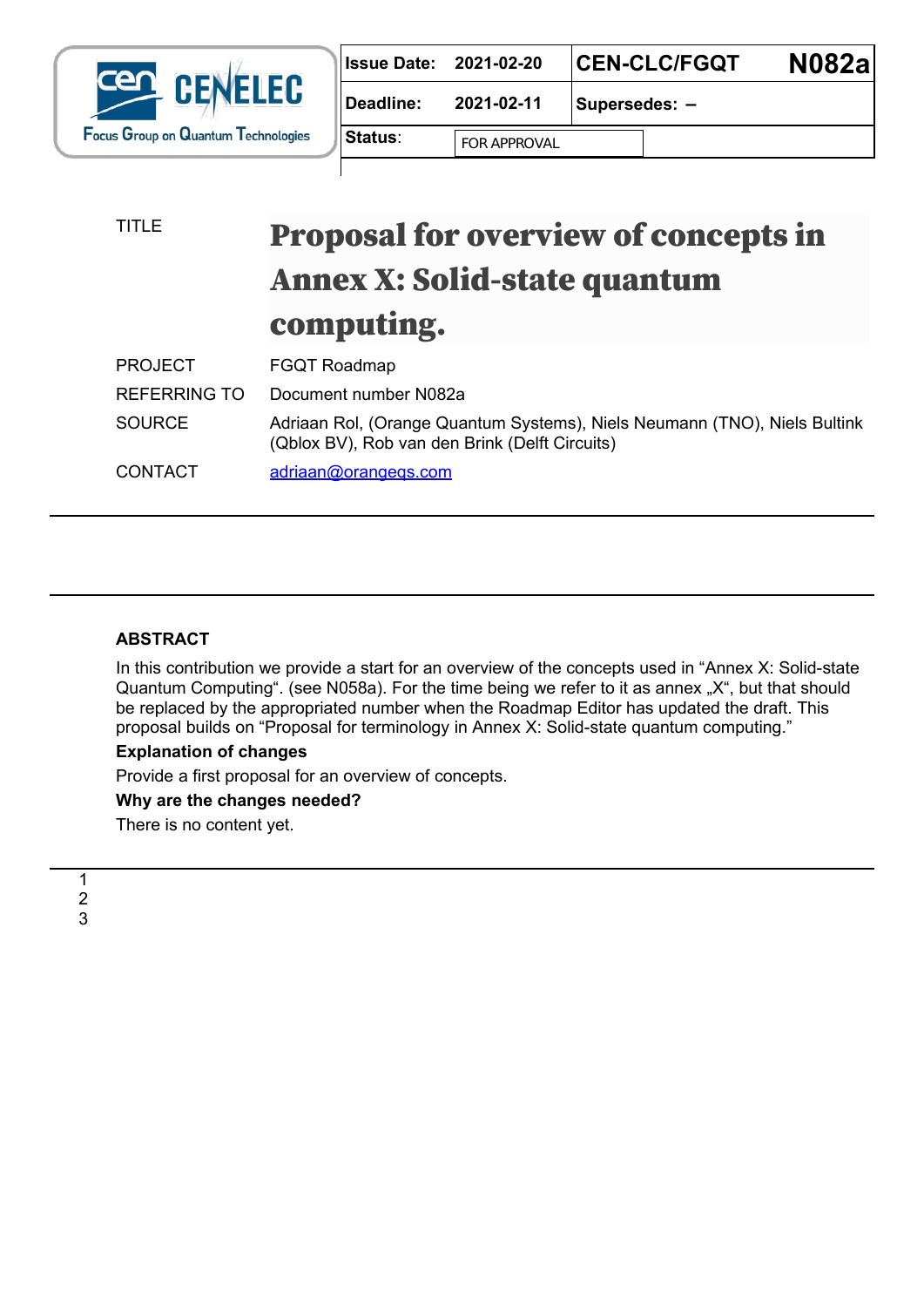#### CEN-CENELEC FGQT Contribution **N082a** 1

## X.3 Overview of concepts 1

- A *quantum schedule* describes when which operation should be applied on what. At the gate 2
- level, the quantum schedule is equivalent to a circuit diagram. A circuit diagram specifies the 3
- order in which gates and measurements are applied to qubits. At the pulse level, the quantum 4
- schedule is equivalent to a pulse diagram. A pulse diagram specifies at what time, which 5
- pulses are applied to which location on a quantum device (a port) and at which frequency (a 6
- clock). The hardware-instruction level description specifies when which instructions need to 7
- be executed in the control electronics in order to generate the desired pulses at the quantum 8
- device. The hardware-instruction level description is implementation-specific. 9
- Table 1 gives an overview of these different layers. 10

|       | Abstractio<br>n layer | Quantum-circuit<br>level        | Quantum-device level                                 |
|-------|-----------------------|---------------------------------|------------------------------------------------------|
|       | Describes             | Gates acting on ideal<br>qubits | Signals on a quantum device                          |
| When  | Schedule              | Order of operations             | Timing of operations                                 |
| What  | Operation             | unitaries and POVMs             | parameterized waveforms and<br>acquisition protocols |
| Where | Resource              | qubits                          | ports & clocks                                       |

*Table 1 Overview of concepts and their representation at different levels of abstraction.*

### Example: resources on a transmon device 11

- Resources denote where an operation should be applied. Here we explain these concepts using 12
- a simple cQED device shown in [Fig. 2](http://localhost:8000/standardization/Annex_X_solid-state_Quantum_Computing.html#resources-fig). These concepts should be easy to generalize to other 13
- devices and systems. 14
- For many systems, it is possible to associate a qubit with an element or location on a device 15
- that a signal can be applied to. We call such a location on a device a port. Here, qubits and 16
- ports are represented as strings (e.g., |P0 , |feedline\_in , |q0:mw\_drive , etc.). A port can be 17
- associated with a qubit by including the qubit name in the name of the port (separated by a colon : ). 18 19
- Besides the physical location on a device, a pulse is typically applied at a certain frequency. A 20
- reference clock can be used to track the phase of a certain transition or simply to ensure the 21
- signal ends up at the right frequency. Similar to ports, reference clocks can be associated with 22
- qubits by including it in the name, but this is not required to account for non-qubit elements. 23
- 2 3